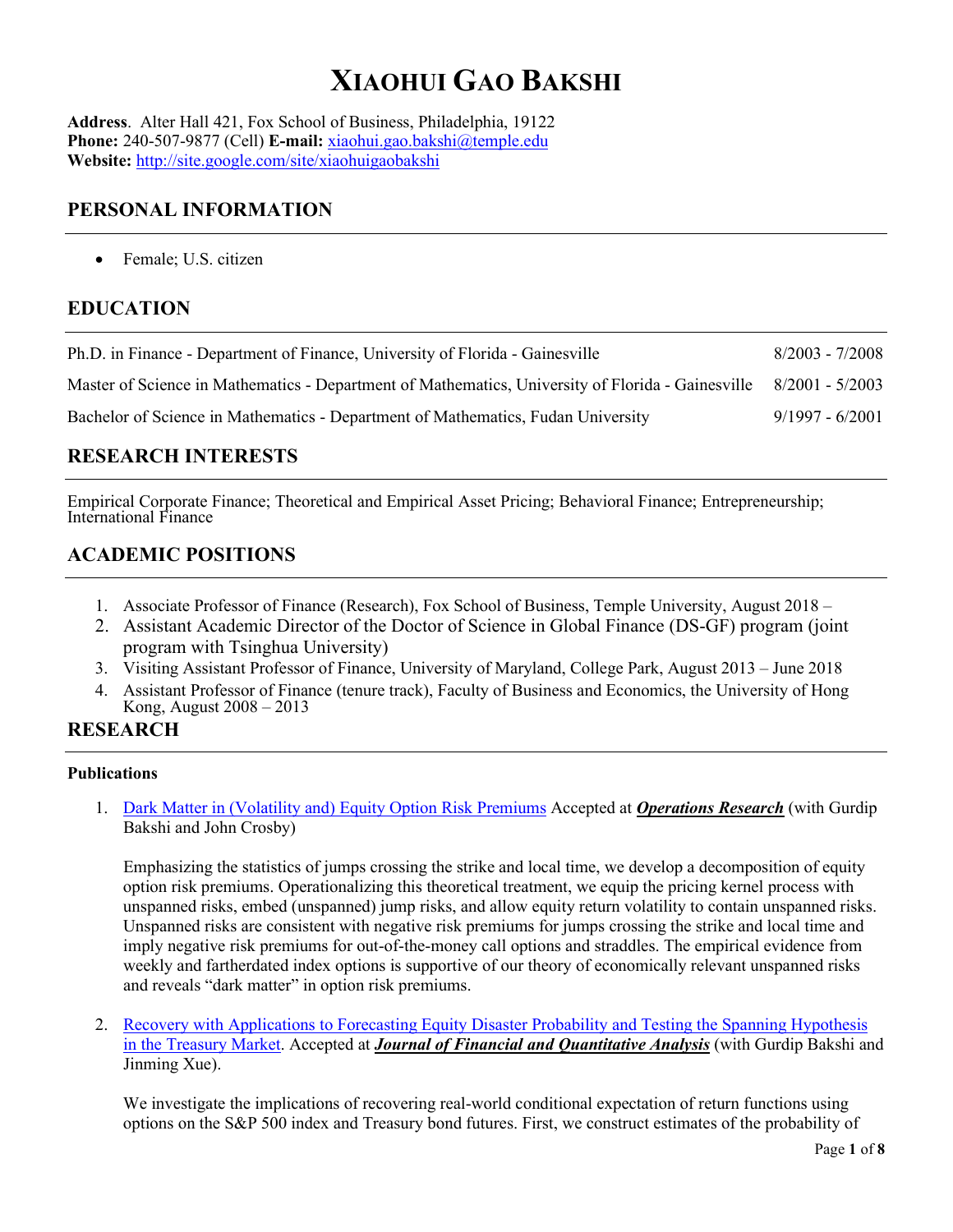disasters, defined as higher than 6%, 5%, or 4% equity market declines over option expiration cycles. This measure of disaster probability forecasts realized disasters. Second, we employ options on the futures of the 10- and 30-year Treasury bonds to construct estimates for the expected return of bond futures. These measures display forecasting ability for subsequent futures returns beyond the level, slope, and curvature variables extracted from the yield curve.

3. [Decoding Default Risk: A Review of Modeling Approaches, Findings, and Estimation Methods](https://drive.google.com/file/d/11C5PzTC6n5h_JarBVgjIfoKtWKFXowyt/view?usp=sharing) (with Gurdip Bakshi and Zhaodong Zhong), February 2022, *Annual Review of Financial Economics* (in press).

Default risk permeates the behavior of corporate bond returns and spreads, credit default swap spreads, estimation of default probabilities, and loss in default. Pertinent to this review are salient empirical findings and implications of default process estimations over 1974 to 2021. Both structural and reduced-form models are covered. In structural models, there is default if the value of assets falls below some threshold obligation. The reduced-form models involve assumptions about the default process combined with recovery in default. Default process estimations and measurements of default probability have improved by exploiting data on defaultable bonds, credit default swaps, tally of default realizations, and options on individual equities. Empirical investigations continue to address the relevance of stochastic asset volatility, jumps in asset values, and modeling of default boundary and firm leverage process.

4. [A Theory of Dissimilarity Between Stochastic Discount Factors,](https://drive.google.com/file/d/1SKGKgF5XLvlI7BvmMk6l-lWv2mRPNhrf/view?usp=sharing) *Management Science* 67 (7), 2021, 4602- 4622, (with Gurdip Bakshi and George Panayotov)

This paper proposes a measure of dissimilarity between stochastic discount factors (SDFs) in different economies. The SDFs are made comparable using the respective bond prices as the numeraire. The measure is dimensionless, synthesizes features of the risk-neutral moments of excess currency returns, and can be extracted from currency option prices. Linking theory to data, we provide evidence gathered from (i) the cross-section of 45 currency option prices, (ii) the time-series of currency returns, (iii) estimated SDFs using model-free restrictions, and (iv) structural models in international finance.

5. [Understanding the Sources of Risk Underlying the Cross-Section of](https://drive.google.com/file/d/1E1BgHiIBqrWWuB3UA7xFyTyJBm04jxGT/view?usp=sharing) Commodity Returns, *Management Science*, 65 (2), 2019, 619-641, (with Gurdip Bakshi and Alberto Rossi).

We show that a model featuring an average commodity factor, a carry factor, and a momentum factor is capable of describing the cross-sectional variation of commodity returns. More parsimonious one- and twofactor models that feature only the average and/or carry factors are rejected. To provide an economic interpretation, we show that innovations in global equity volatility can price portfolios formed on carry, while innovations in a commodity-based measure of speculative activity can price portfolios formed on momentum. Finally, we characterize the relation between the factors and the investment opportunity set.

6. [A Recovery That We Can Trust? Deducing and Testing the Restrictions of the Recovery Theorem,](https://drive.google.com/file/d/1Zuwxv-kAdlVv06r7dzjI6ZH4R7FlNAix/view?usp=sharing) *Review of Financial Studies* 31(2), 2018, 532-555, (with Gurdip Bakshi and Fousseni Chabi-Yo).

How reliable is the recovery theorem of Ross (2015)? We explore this question in the context of options on the 30-year Treasury bond futures, allowing us to deduce restrictions that link the physical and risk-neutral return distributions. Our empirical results undermine the implications of the recovery theorem. First, we reject an implicit assumption of the recovery theorem that the martingale component of the stochastic discount factor is identical to unity. Second, we consider the restrictions between the physical and risk-neutral return moments when the recovery theorem holds, and reject them in both forecasting regressions and generalized method of moment estimations.

7. [Do Individual Investors Treat Trading as a Fun and Exciting Gambling Activity? Evidence from](https://drive.google.com/file/d/1oOtmMyH3mnFWnbRcMNCEs2B_Nv4SPvNC/view?usp=sharing) Repeated [Natural Experiments,](https://drive.google.com/file/d/1oOtmMyH3mnFWnbRcMNCEs2B_Nv4SPvNC/view?usp=sharing) *Review of Financial Studies* 28 (2015), 2128-2166 (with Tse-Chun Lin).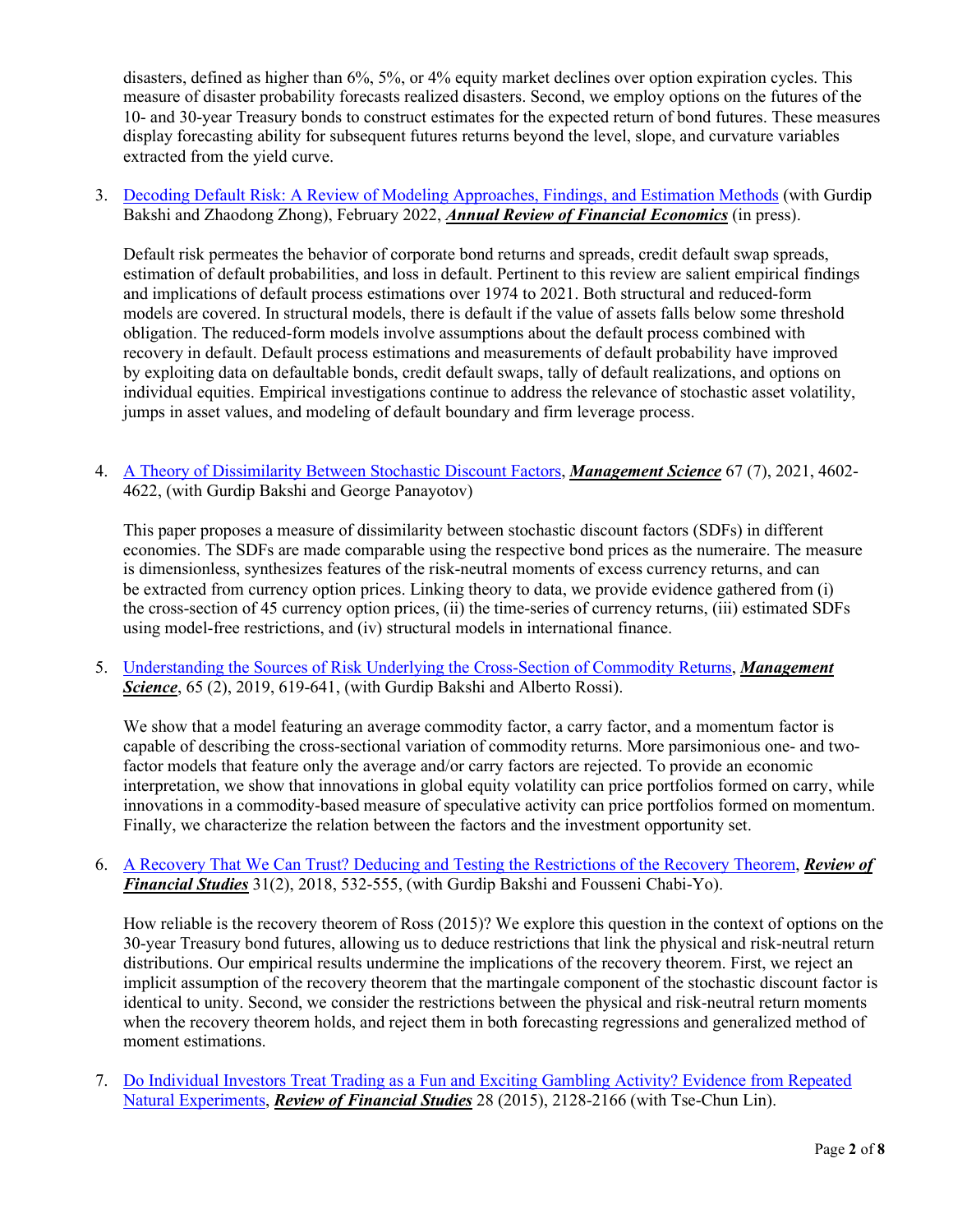We hypothesize that individual investors treat trading as a fun and exciting gambling activity, implying substitution between this activity and alternative gambling opportunities. To examine this hypothesis, we study the lottery jackpots and the trading of individual investors in Taiwan. When the jackpots exceed 500 million Taiwan dollars, the trading volume decreases between 5.2% and 9.1% among stocks preferred by individual investors and between 6.8% and 8.6% among lottery-like stocks. The decline in individual buy volume is statistically indistinct from the decline in sell volume. Large jackpots are associated with less trading in options with high sensitivity to volatility.

8. [Where Have All the IPOs Gone?](https://drive.google.com/file/d/1VvFeI5vx0_lKtAMzqBynL2eH7Wt9xAch/view?usp=sharing) *Journal of Financial and Quantitative Analysis* 48 (2013), 1663-1692 (with Jay Ritter and Zhongyan Zhu). [awarded the 2013 JFQA William F. Sharpe Award] [This paper is also the basis of the Testimony of Jay [Ritter before the Senate Committee on Banking, Housing,](http://banking.senate.gov/public/index.cfm?FuseAction=Files.View&FileStore_id=a5ded25c-135d-484a-943a-bfa52fba3206)  [and Urban Affairs, March 6th 2012\]](http://banking.senate.gov/public/index.cfm?FuseAction=Files.View&FileStore_id=a5ded25c-135d-484a-943a-bfa52fba3206).

During 1980–2000, an average of 310 companies per year went public in the United States. Since 2000, the average has been only 99 initial public offerings (IPOs) per year, with the drop especially precipitous among small firms. Many have blamed the Sarbanes-Oxley Act of 2002 and the 2003 Global Settlement's effects on analyst coverage for the decline in IPO activity. We find very little support for the conventional wisdom, and we offer an alternative explanation. Our economies of scope hypothesis posits that the advantages of selling out to a larger organization, which can speed a product to market and realize economies of scope, have increased relative to the benefits of operating as an independent firm.

9. [The Marketing of Seasoned Equity Offerings](https://drive.google.com/file/d/1Lt1NxVjmhYabeI1pAQeEAJ64DDvu3gY0/view?usp=sharing) (with Jay Ritter), *Journal of Financial Economics* 97 (2010), 33 - 52. [awarded the first prize of the 2010 JFE Jensen Prizes for Corporate Finance and Organizations].

In an accelerated seasoned equity offering (SEO), an issuer foregoes the investment bank's marketing efforts in return for a lower fee. To explain why many issuing firms choose a higher cost fully marketed offer, we posit that the marketing effort flattens the issuer's shortrun demand curve. Alternatively stated, with a fully marketed offer, the issuer is paying investment bankers to create demand, making the elasticity of demand at the time of issuance an endogenous choice variable. Empirical analysis shows that both the pre-issue elasticity of the issuing firm's demand curve and the offer size are important determinants of the offer method choice. We find evidence of a large transitory increase in the elasticity of demand for issuers conducting fully marketed SEOs.

#### **Working Papers**

1. The Puzzle of Treasury Option, with Gurdip Bakshi and John Crosby, 2021, presented at AFA 2020 in San Diego, presented at MFA 2019 in Chicago).

Puzzling to many workhorse interest-rate models, average excess returns of out-of-the-money puts and calls on bond futures are both negative, unconditionally and conditional on economic states. We explore sources of negative average option excess returns and empirically reject hypotheses linked to the predominance of spanned risks and workings of inflation expectations. Resolving the puzzle, we develop economically motivated restrictions in the context of a theory in which the pricing kernel is a general diffusion process with spanned and unspanned components. Our reconciliation is a framework that introduces market incompleteness and priced unspanned volatility risks, allowing for time-varying futures risk premiums.

2. [Negative Correlation Condition and the Dark](https://drive.google.com/file/d/1aBRCICIu7DLq2Ix3_Xt6q0Eomc88XbE7/view?usp=sharing) Matter Property of Asset Pricing Models (with Gurdip Bakshi, John Crosby, and Wei Zhou, 2021, presented at Virtual Derivatives Workshop 2021)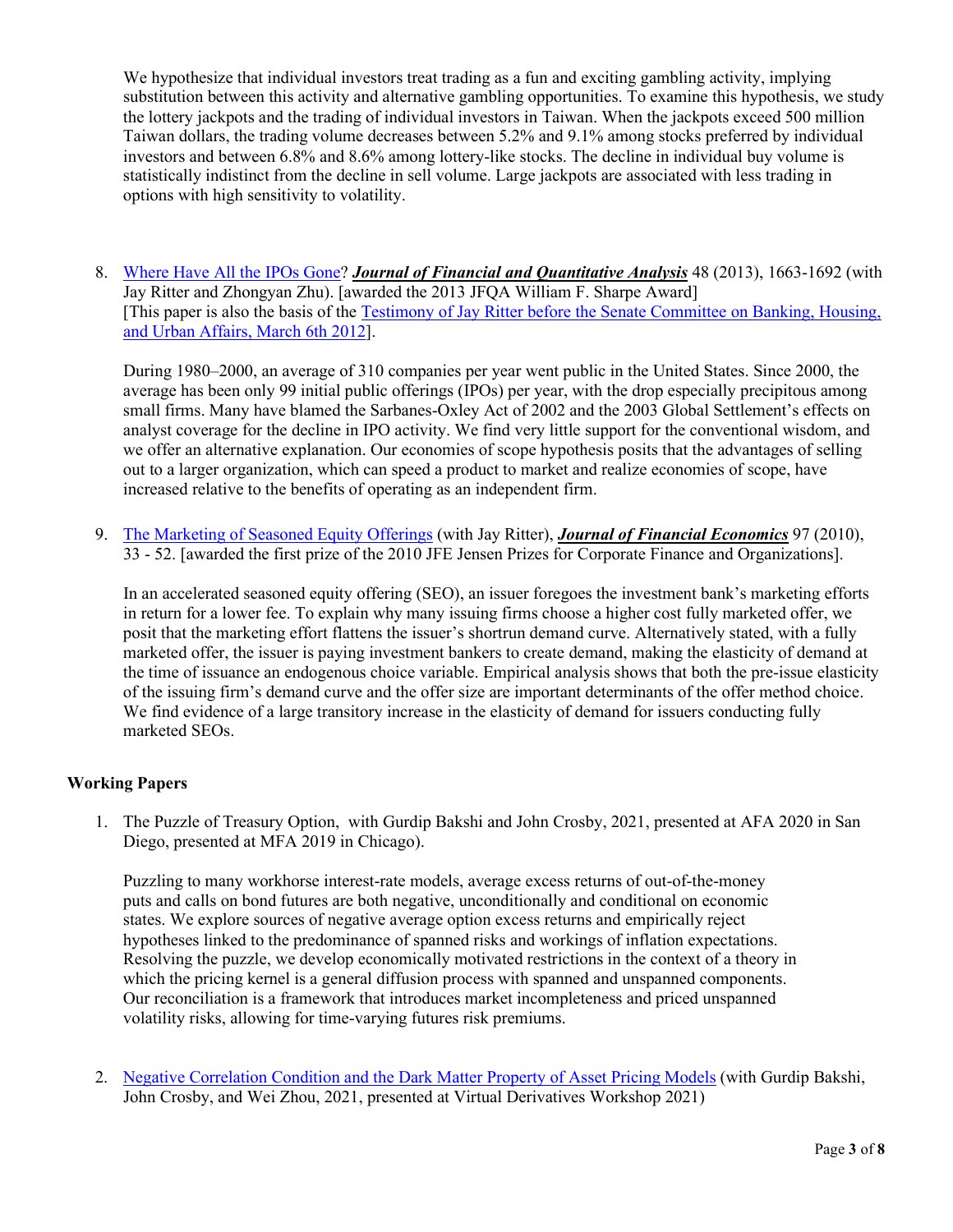Martin (2017) employs the negative correlation condition (NCC) to derive a lower bound of the equity premium. This paper exploits theoretical and empirical constructions to refute the hypothesis of the NCC. Using options on the S&P 500 index and STOXX 50 equity index, the bootstrap-based tests favor rejection. Our empirical counterexamples of the pricing kernel contradict the universality of the NCC, exhibit variancedependence and incorporate an increasing region to the return upside.

3. Implications of a General Formula for the Expected Excess Return of the Market (with Gurdip Bakshi, John Crosby, and Wei Zhou, 2021; this is a substantially revised version of the paper previously titled "A New Formula for the Expected Excess Return of the Market")

We derive a general formulation for the conditional expected excess return of the market that is robust to specifications of the SDF projection. In our approach, the conditional expected excess return of the market is adapted to the information in the risk-neutral return central moments. We examine the empirical implications of our approach using data on options on the S&P 500 equity index and other international indexes.

4. [The Geography of Exchange Rate Disconnect](https://drive.google.com/file/d/1_dlVW1t8dbwwd4YIsiMqpk9kpi_vkeDg/view?usp=sharing) (with Gurdip Bakshi and John Crosby, 2021, presented at Midwest Finance Association 2022, presented at Eastern Finance Association 2021)

This paper proposes a measure of exchange rate disconnect. Working in a two-currency international economy, our theory implies that the disconnect is the ratio of two martingales. We analyze empirically our measure of disconnect using 406 pairs of economies to reveal a geography of disconnect. Linking theory to returns of international bonds and equities, we examine cross-sectional disparities in disconnect with respect to multidimensional attributes of the global economy.

5. [Volatility Uncertainty, Disasters, and the Puzzle of VIX Futures](https://drive.google.com/file/d/1sxmuYHF9x-0ux54f8NmGKbPeLp1DV4Mx/view?usp=sharing) Contango (with Gurdip Bakshi, John Crosby, and Jinming Xue, revised December 2021, to be presented at SoFie 2022 and CICF 2022).

The VIX futures curve is most often in contango but displays backwardation during unfavorable market conditions. We construct an explanation based on the notion of stochastic orders of volatility uncertainty – meaning that investors view short-dated volatility uncertainty as being less likely to take on larger values than long-dated volatility uncertainty – under all pricing measures. We complement this theory with tractable equity price processes, whose paths consist of continuous shocks interspersed with jump discontinuities, the latter reflecting disaster uncertainty with time-varying disaster probability.

6. [Madam Yellen Is Right about Minimum Wage Policies: Evidence](https://drive.google.com/file/d/1yjFCgWXMUL5ZEIgMIHyMTiSqEsbkO3Pz/view?usp=sharing) from Millions of Sole Proprietors (First draft 2018, being revised).

During her nomination hearing, Janet Yellen repeatedly defended the benefits of a higher minimum wage (Question 66 and follow-up). This study empirically investigates the question posed: How do minimum wage policies impact the profitability of sole proprietors? Utilizing a data set consisting of 430 million sole proprietors' reported net income with the IRS from 2004 to 2018, I examine a panel regression framework with all counties and continuous border county-pairs, as well as a difference-in-differences approach. In each identification strategy, minimum wage hikes are linked to higher net income among sole proprietors. The estimated elasticity ranges between 0.15 and 0.20.

7. [Caution under Ambiguity and Blowups](https://papers.ssrn.com/sol3/papers.cfm?abstract_id=3874848) (with Gurdip Bakshi and John Crosby, Revised April 2021, presented at Eastern Finance Association 2021, presented at European Finance Association 2018).

We develop an axiomatically consistent way of ranking and scoring actively managed funds and investment strategies. Our performance measure accounts for the feature that investors may exhibit caution, via the mechanism of ambiguity aversion, when evaluating investment strategies. Linking developed theory to data, we feature evidence on a real-world question: Do investors gain by selling the tails of return distributions? Using data on options on (i) the S&P 500 equity index, and (ii) Treasury bond futures, our answer to this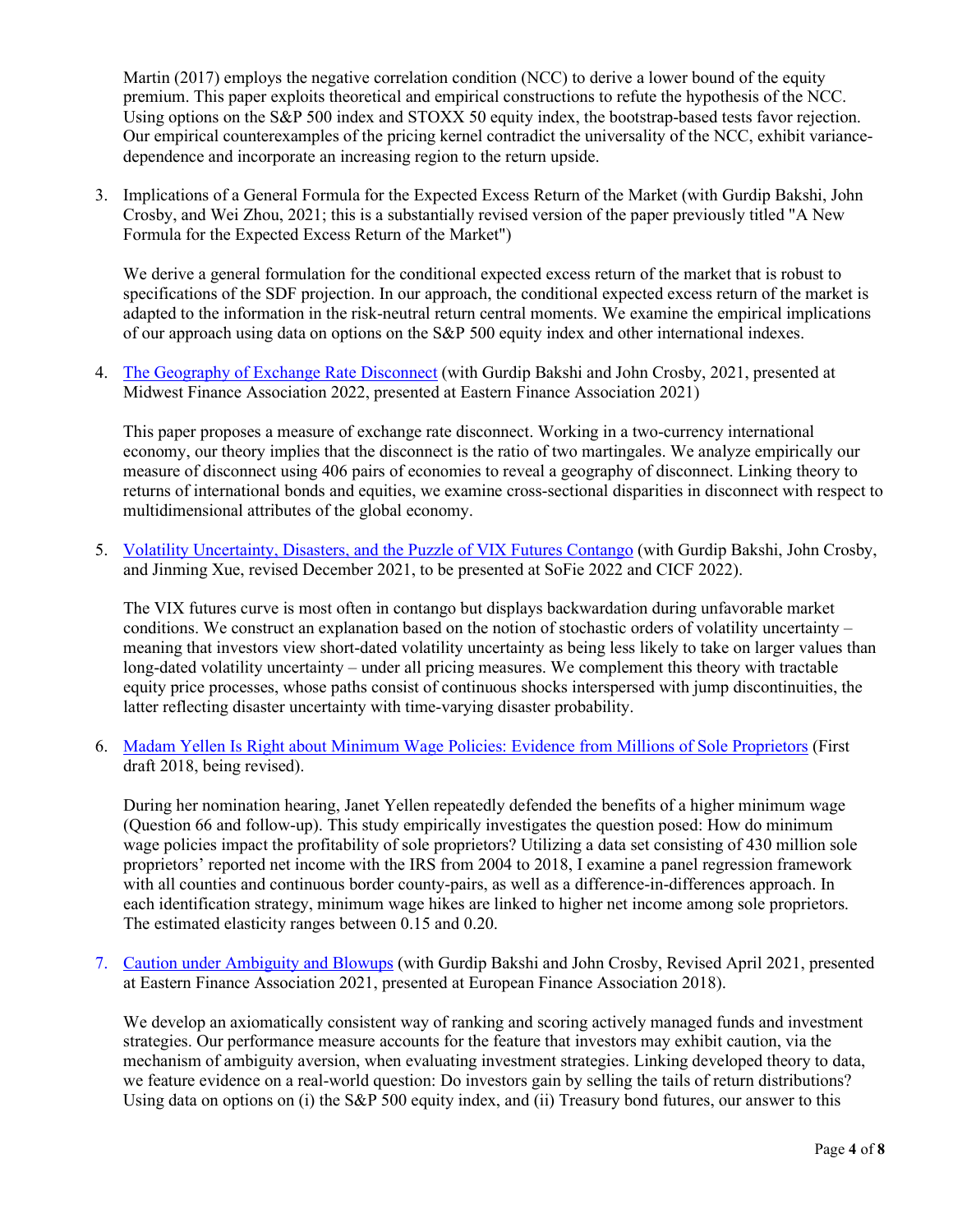question is in the negative. We complement our evidence from options on STOXX 50, FTSE, and Nikkei equity indexes.

8. The Scourge of [Pandemics and Risk Premium](https://drive.google.com/open?id=1-dwaK07A4UezTUMO0lX7egz9UTxmDWIZ) (with Gurdip Bakshi, 2020)

Pandemics pressure vulnerabilities in the ecosystem of societies, including corporate profitability. This paper seeks an answer to an unresolved question: What could be the risk premium for pandemics? We present a framework to derive expressions for equity price and risk premium and then consider an approach to identify risk premium for pandemics that is data-informed. Bridging theory and investment practice, our implementations indicate that the estimate of pandemic risk premium is 2.55% over 01/1871 to 12/2019 (149 years). We benchmark the risk premium for pandemics to those for wars and Great Depression.

9. The Bond Risk Premium Channel of Monetary [Policy: Reconciling the Moving Parts in the FOMC](https://drive.google.com/open?id=1SQUT868xngkSGZaPCMPxpMReaCrr9jIW)  [Announcement Effects](https://drive.google.com/open?id=1SQUT868xngkSGZaPCMPxpMReaCrr9jIW) (with Gurdip Bakshi and Fousseni Chabi-Yo, 2020).

Bond risk premiums undergo a realignment around FOMC announcement. We construct daily conditional risk premiums on the long-term bond (and equity) using options on Treasury bond futures to examine hypotheses about FOMC announcement effects. Connecting theory to extracted risk premiums and tail risks, we provide evidence that (i) bond and equity risk premiums rise on pre-announcement day, but fall on announcement day, (ii) FOMC announcement recalibrates bond and equity tail risks, and (iii) bedrock relations between equity returns, risk premiums, and market uncertainty behave anomalously preannouncement (and alludes to leakage). We formalize a theory that synthesizes bond risk premiums.

10. [Measuring and Understanding Uncertainty of Uncertainty](https://drive.google.com/open?id=1cy9TGnL82JQeKqq512FFTJH7D3C1WAG8) (with Jinming Xue, under revision).

Uncertainty of uncertainty characterizes the dispersion of the cost of insuring equities. We propose a methodology that measures and extracts uncertainty of uncertainty from options on the VIX futures. Uncertainty of uncertainty is high, variable, and not highly correlated with extant uncertainty indexes. Exploring its macroeconomic origins in the setting of a large macroeconomic data set, we find that uncertainty of uncertainty can be forecast by principal components that echo concerns about monetary policy outcomes, flight to safety, and deflation. We draw inferences about the predictive coefficients based on a number of statistical tests, including a parametric bootstrap procedure.

## **Google scholar page: <https://scholar.google.com/citations?user=6zgpsEAAAAAJ&hl=en> Total Web of Science citations: 369;**

**Total google scholar citations: 1260 (as of December 2021)**

## **RESEARCH AWARDS**

- The 2013 JFQA *William F. Sharpe Award* at the *Journal of Financial and Quantitative Analysis* [\(http://depts.washington.edu/jfqa/SharpeBallot2000/SharpeAwardWinners.html\)](http://depts.washington.edu/jfqa/SharpeBallot2000/SharpeAwardWinners.html)
- The first prize of the 2010 *Jensen Prizes for Corporate Finance and Organizations* at the *Journal of Financial Economics* [\(http://jfe.rochester.edu/winners.htm\)](http://jfe.rochester.edu/winners.htm)

## **TEACHING**

#### **Teaching Interests**

Corporate Finance; Investments; Fixed Income Securities; International Finance; Entrepreneurship and Private Equity

#### **Classes Taught and Teaching Ratings at the FOX School of Business**

• Intermediate Corporate Finance (FIN 3504)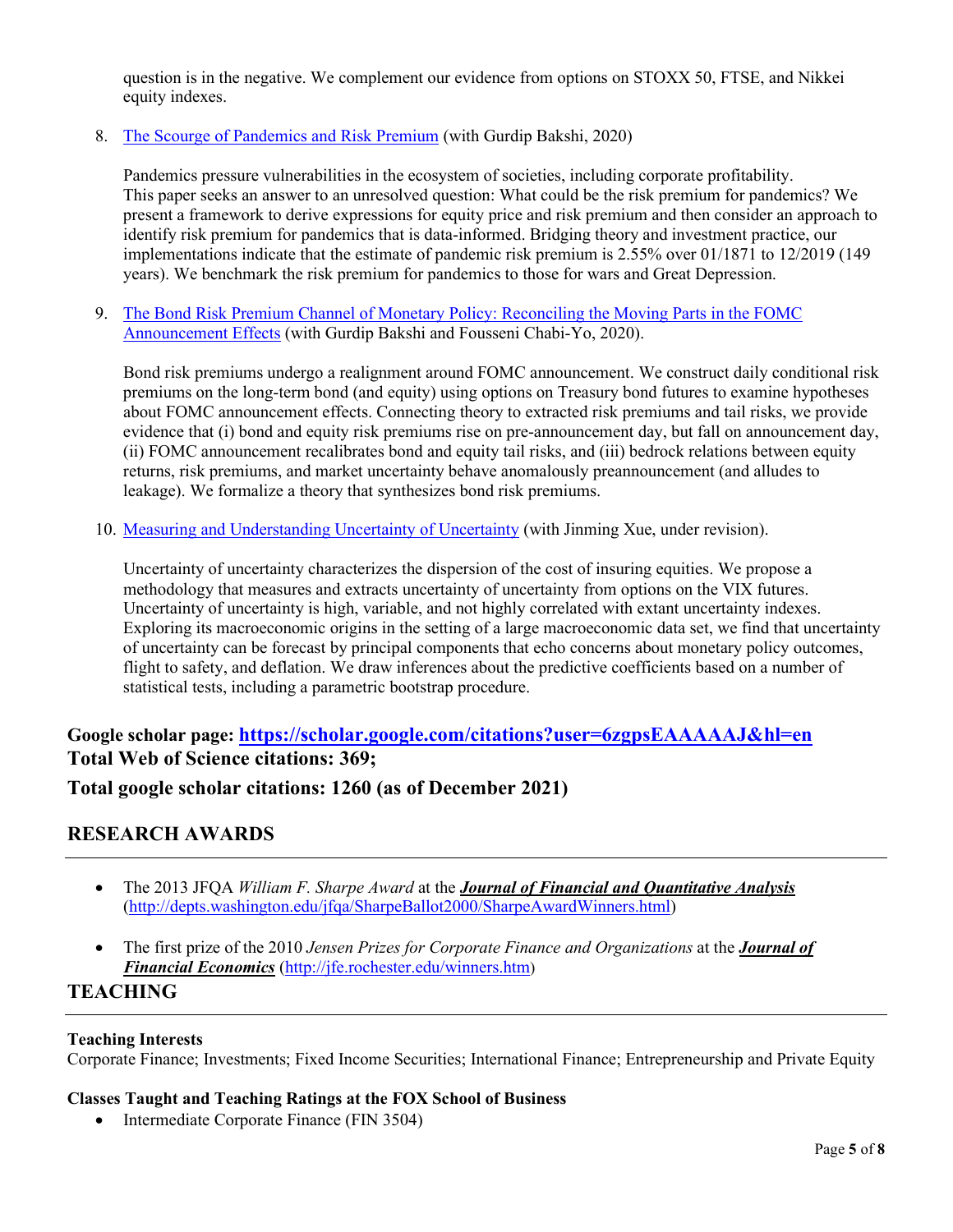• Empirical Corporate Finance (Ph.D. program; FIN 9002)

**Two-year moving average of the teaching ratings is** *4.2 out of 5* (average across items 3, 4, 5, 8, and 11)

#### **Classes Taught and Teaching Ratings at the Smith School of Business**

- Investments (BMGT 343)
- Entrepreneurial Finance and Private Equity (Master of Finance and MBA program; BUFN 755)

**Five-year moving average of the teaching rating is** *3.42 out of 4.00*.

• Short term study abroad course in China and Hong Kong, Entrepreneurship, Financial Markets, and Corporate Finance (BMGT 438O)

## **REFERENCES**

- Jay Ritter Joe B. Cordell Eminent Scholar in Finance University of Florida, Warrington College of Business Administration, Gainesville, FL 32611-7168 Email: Jay.Ritter@warrington.ufl.edu, Phone: 352-846-2837
- Mark Flannery Bank of America Eminent Scholar in Finance University of Florida, Warrington College of Business Administration, Gainesville, FL 32611-7168 Email: Mark.Flannery@warrington.ufl.edu, Phone: 352-392-3184
- David Hirshleifer Robert G. Kirby Chair in Behavioral Finance, Professor of Finance and Business Economics University of Southern California, Marshall School of Business, Los Angeles, CA 90089 Email: hirshlei@marshall.usc.edu, Phone: 213-740-5615
- Albert (Pete) Kyle Charles E. Smith Chair Professor of Finance University of Maryland, Robert H. Smith School of Business, College Park, MD 20742 Email: akyle@rhsmith.umd.edu, Phone: 301-405-9684
- Robin Greenwood George Gund Professor of Finance and Banking Harvard Business School, Boston, MA 02163 Email: [rgreenwood@hbs.edu,](mailto:rgreenwood@hbs.edu) Phone: 617-495-6979

## **INVITED PRESENTATIONS**

• Chinese University of Hong Kong; Hong Kong University of Science and Technology; Pennsylvania State University; Georgia State University; University of California-Irvine; University of Maryland-College Park; University of Texas-Dallas; Georgetown University; George Mason University; Rutgers University; American University.

## **CONFERENCE PRESENTATIONS**

- 2022 Midwest Finance Association
- 2021 ITAM Conference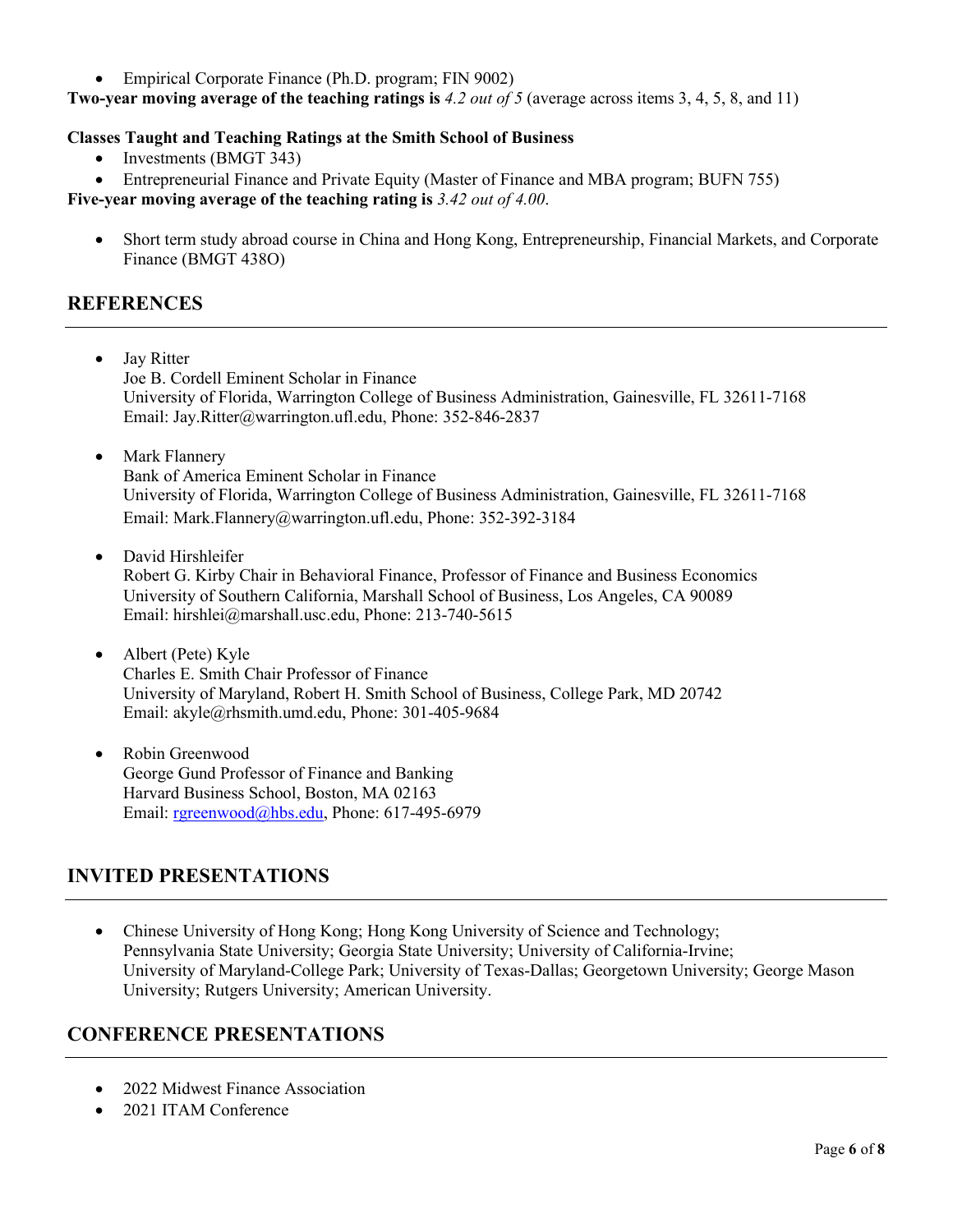- 2021 Virtual Derivatives seminar
- 2021 SoFiE Finanacial Econometrics Conference
- 2021 Eastern Finance Association
- 2021 Midwest Finance Association (Chicago)
- 2021 Virtual Derivatives Workshop
- 2020 Canadian Annual Derivatives Conference (Montréal)
- 2020 Midwest Finance Association (Chicago)
- 2020 American Finance Association (San Diego)
- 2019 Midwest Finance Association (Chicago)
- 2018 Midwest Finance Association (San Antonio, invited)
- 2018 Midwest Finance Association (San Antonio, invited)
- 2018 American Finance Association (Philadelphia)
- 2017 SFS Cavalcade Asia (Beijing)
- 2017 IFSID Sixth Conference on Derivatives (Montreal), September 2017
- 2017 Midwest Finance Association (Chicago)
- 2016 SFS Finance Cavalcade (Toronto)
- 2015 Conference on Financial Economics and Accounting, Rutgers University
- 2015 University of Oregon Summer Finance Conference
- 2015 American Finance Association (Boston)
- 2013 NBER Meetings on Economics of Commodity Markets
- 2011 Western Finance Association

## **PROFESSIONAL SERVICES**

**Journal referee:** Journal of Finance, Review of Financial Studies, Journal of Financial and Quantitative Analysis, Review of Finance, Management Science, Journal of Banking and Finance, Journal of Money, Credit, and Banking, Journal of Financial Intermediation, Financial Management, Review of Derivatives Research, Review of Corporate Finance Studies, and Journal of Empirical Finance.

## **RESEARCH GRANTS**

• General Research Fund, competitive grants: HK\$160,000 in 2012; HK\$162,800 in 2010; HK\$462,240 in 2009